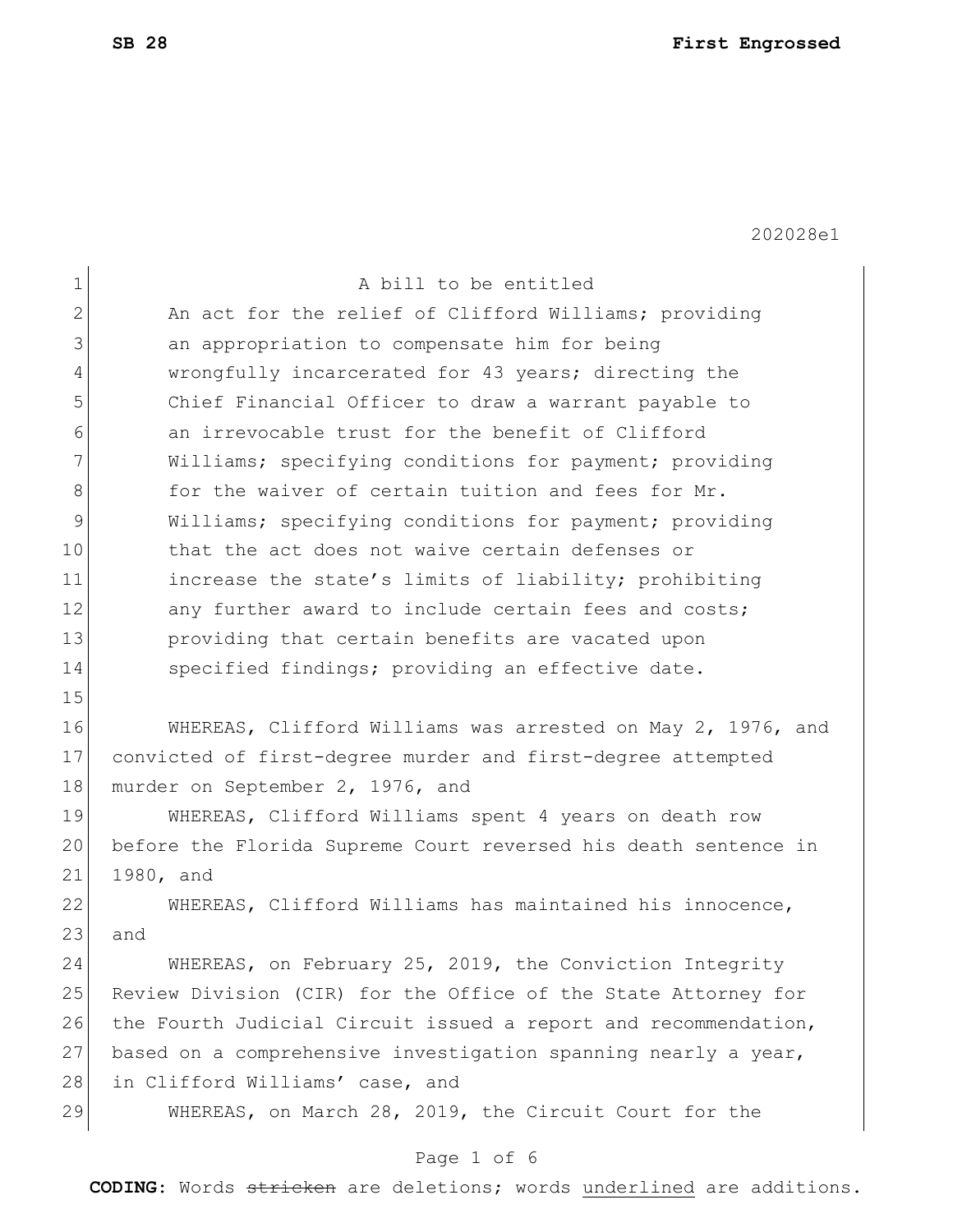30 Fourth Judicial Circuit granted, with the concurrence of the state, a motion for postconviction relief, vacated the judgment and sentence of Clifford Williams, and ordered a new trial, and WHEREAS, on March 28, 2019, the state orally pronounced a nolle prosequi with regard to the retrial of Clifford Williams, and WHEREAS, the report found that there was no credible evidence of Clifford Williams' guilt, and likewise, that there was substantial credible evidence of Clifford Williams' innocence, and WHEREAS, the Legislature acknowledges that the state's system of justice yielded an imperfect result that had tragic 42 consequences in this case, and 43 WHEREAS, the Legislature acknowledges that, as a result of his physical confinement, Clifford Williams suffered significant damages that are unique to Clifford Williams, and such damages are due to the fact that he was physically restrained and prevented from exercising the freedom to which all innocent 48 citizens are entitled, and WHEREAS, before his conviction for the above-mentioned crimes, Clifford Williams had two prior convictions for 51 unrelated felonies, and 52 WHEREAS, because of his prior violent felony convictions, Clifford Williams is ineligible for compensation under chapter 54 961, Florida Statutes, and WHEREAS, the Legislature is providing compensation to Clifford Williams to acknowledge the fact that he suffered significant damages that are unique to Clifford Williams for 58 being wrongfully incarcerated, and

## Page 2 of 6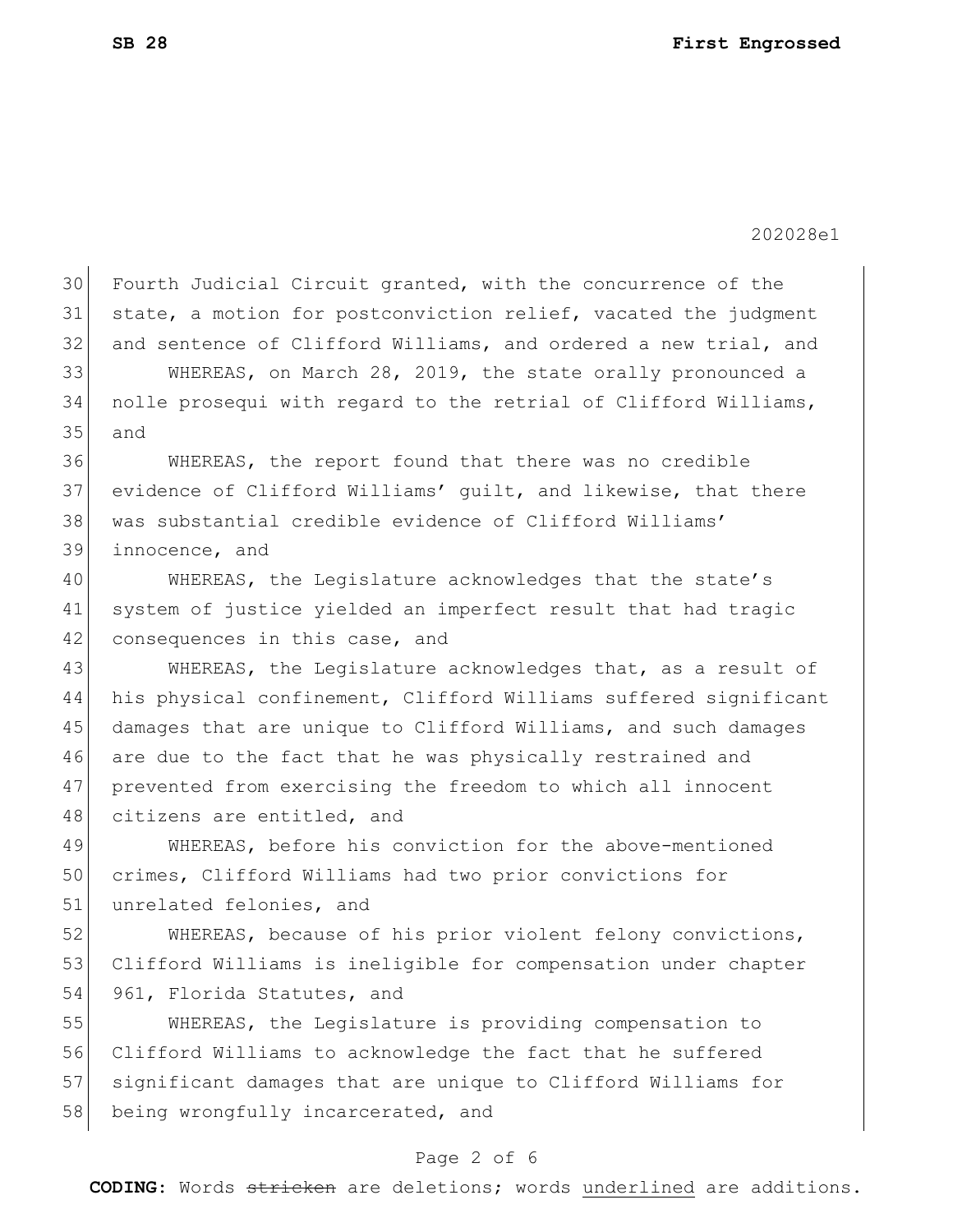202028e1 59 WHEREAS, the CIR's comprehensive investigation of the 60 matter found verifiable and substantial evidence of Clifford 61 Williams' actual innocence of first-degree murder and first-62 degree attempted murder, and 63 WHEREAS, the Legislature apologizes to Clifford Williams on 64 behalf of the state, NOW, THEREFORE, 65 66 Be It Enacted by the Legislature of the State of Florida: 67 68 Section 1. The facts stated in the preamble to this act are 69 found and declared to be true. 70 Section 2. The sum of \$2,150,000 is appropriated from the 71 General Revenue Fund to the Department of Financial Services for 72 the relief of Clifford Williams, for his wrongful incarceration. 73 The Chief Financial Officer is directed to draw a warrant in the 74 sum of \$2,150,000 payable to the Clifford Williams, Irrevocable 75 Trust, whose co-trustees are Nathaniel Glover, Jr., Tracy 76 Bernice Magwood, and Seaside National Bank and Trust. The 77 trustees shall distribute the funds as may be in the best 78 interests of Clifford Williams for his lifetime, including a 79 reasonable monthly living allowance. 80 Section 3. Tuition and fees for Clifford Williams shall be 81 waived for up to a total of 120 hours of instruction at any 82 career center established pursuant to s. 1001.44, Florida 83 Statutes, Florida College System institution established under 84 part III of chapter 1004, Florida Statutes, or state university. 85 For any educational benefit made, Clifford Williams must meet 86 and maintain the regular admission and registration requirements 87 of such career center, institution, or state university and make

## Page 3 of 6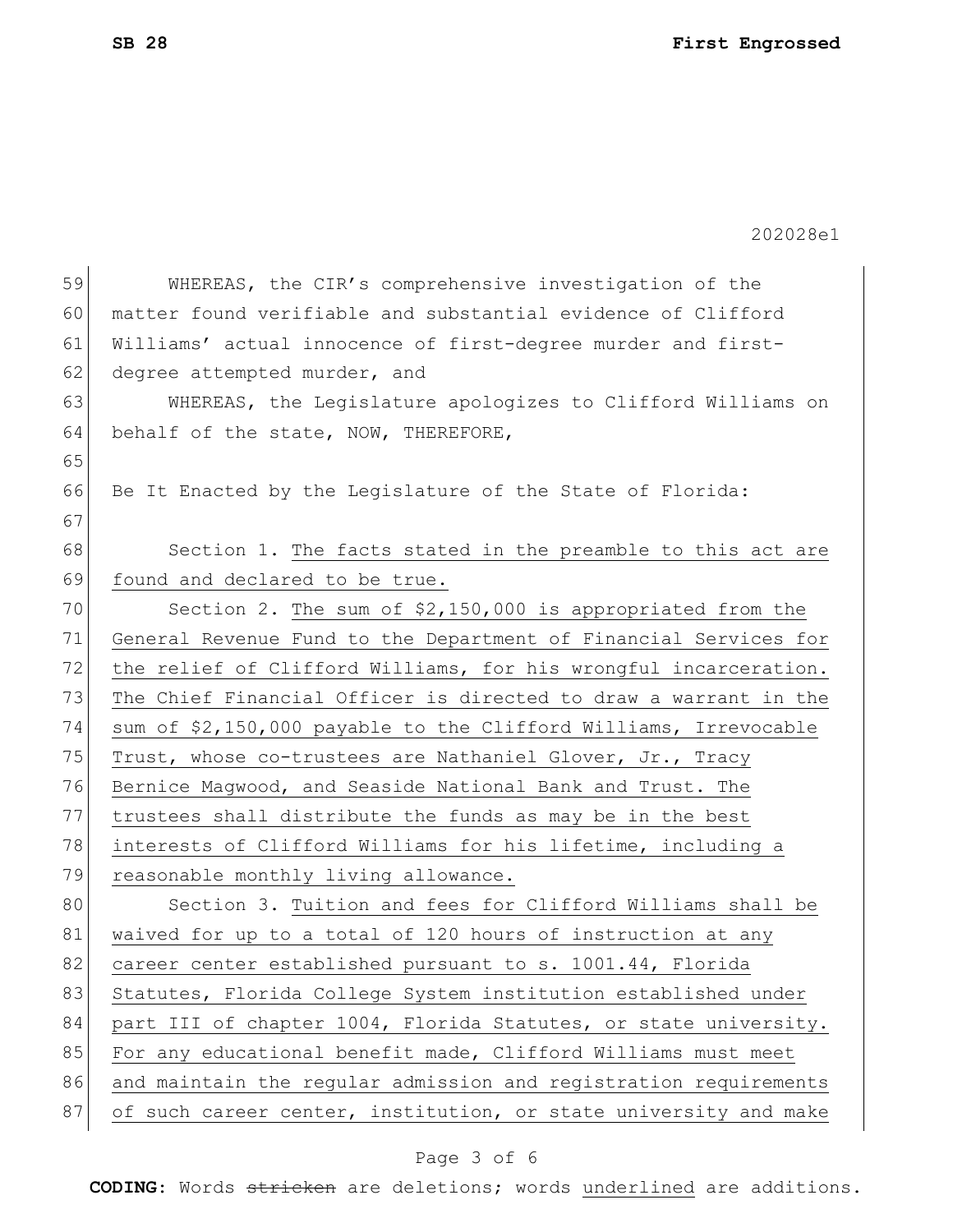88 satisfactory academic progress as defined by the educational 89 institution in which he is enrolled. 90 Section 4. The Chief Financial Officer shall pay the funds 91 directed by this act upon the delivery by Clifford Williams to 92 the Chief Financial Officer, the Department of Financial 93 Services, the President of the Senate, and the Speaker of the 94 House of Representatives of a release executed by Clifford 95 Williams for himself and on behalf of his heirs, successors, and 96 assigns which fully and forever releases and discharges the 97 state and its agencies and subdivisions, as defined by s. 98 768.28(2), Florida Statutes, from any and all present or future 99 claims or declaratory relief that Clifford Williams or any of 100 his heirs, successors, or assigns may have against the state and 101 its agencies and subdivisions, as defined by s. 768.28(2), 102 Florida Statutes, arising out of the factual situation in 103 connection with the arrest, conviction, and incarceration for 104 which compensation is awarded. Without limitation on the 105 foregoing, the release must specifically release and discharge 106 Sheriff Mike Williams of the Jacksonville Sheriff's Office in 107 his official capacity, and any current or former sheriffs, 108 deputies, agents, or employees of the Jacksonville Sheriff's 109 Office in their individual capacities, from all claims, causes 110 of action, demands, rights, and claims for attorney fees or 111 costs, of whatever kind or nature, whether in law or equity, 112 including, but not limited to, any claims pursuant to 42 U.S.C. 113 s. 1983, that Clifford Williams had, has, or might hereinafter 114 have or claim to have, whether known or not, against the 115 Jacksonville Sheriff's Office, and Sheriff Mike Williams' 116 assigns, successors in interest, predecessors in interest,

### Page 4 of 6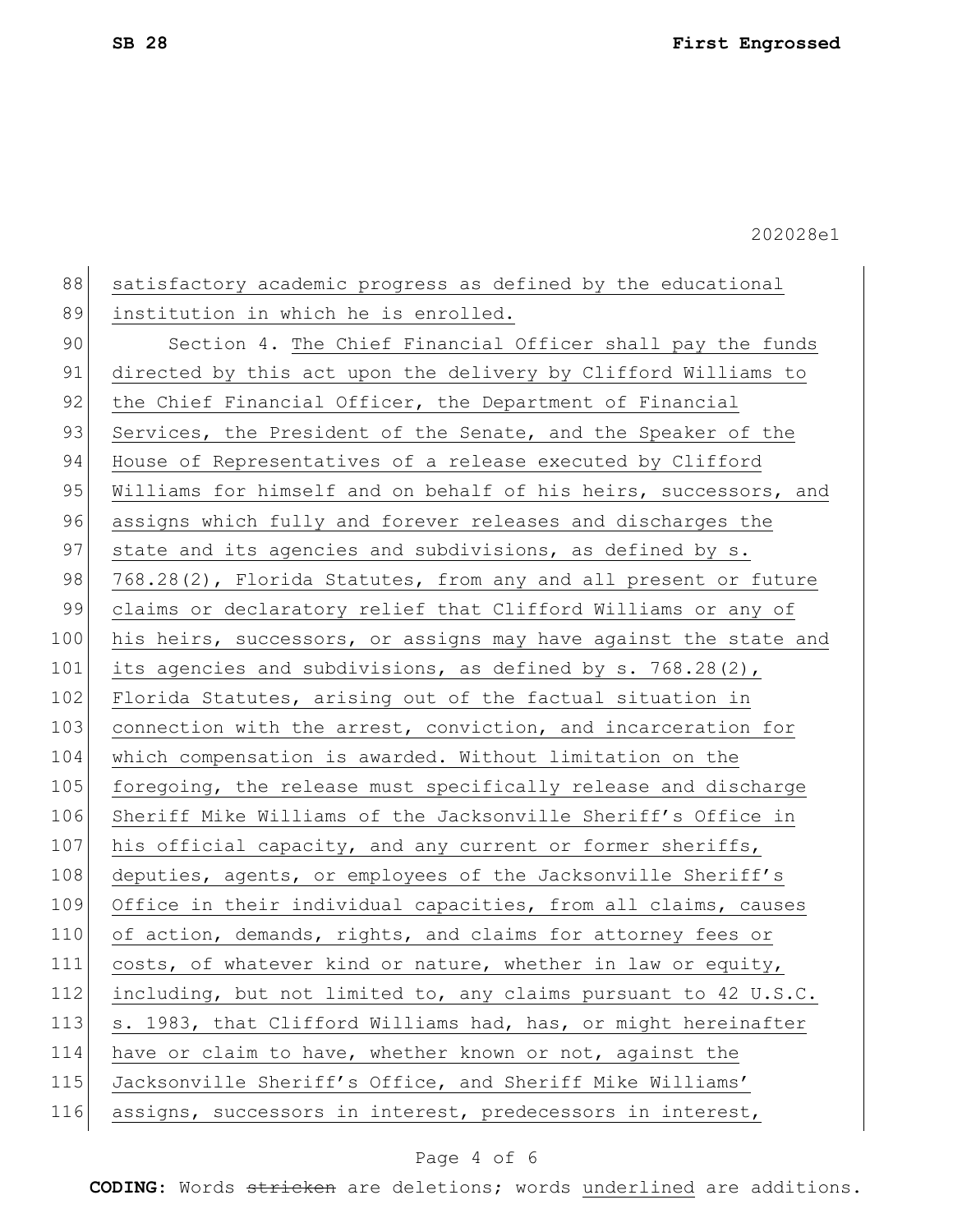| 117 | heirs, employees, agents, servants, officers, directors,         |
|-----|------------------------------------------------------------------|
| 118 | deputies, insurers, reinsurers, and excess insurers, in their    |
| 119 | official and individual capacities, and that arise out of, are   |
| 120 | associated with, or are a cause of the arrest, conviction, and   |
| 121 | incarceration for which compensation is awarded, including any   |
| 122 | known or unknown loss, injury, or damage related to or caused by |
| 123 | the same and which may arise in the future. However, this act    |
| 124 | does not prohibit declaratory action by a judicial or executive  |
| 125 | branch agency, as otherwise provided by law, for Clifford        |
| 126 | Williams to obtain judicial expungement of his criminal history  |
| 127 | record as related to the arrest and convictions for first-degree |
| 128 | murder and first-degree attempted murder.                        |
| 129 | Section 5. The Legislature does not waive any defense of         |
| 130 | sovereign immunity or increase the limits of liability on behalf |
| 131 | of the state or any person or entity that is subject to s.       |
| 132 | 768.28, Florida Statutes, or any other law.                      |
| 133 | Section 6. This award is intended to provide the sole            |
| 134 | compensation for any and all present and future claims arising   |
| 135 | out of the factual situation described in this act which         |
| 136 | resulted in Clifford Williams' arrest, conviction, and           |
| 137 | incarceration. There may not be any further award to include     |
| 138 | attorney fees, lobbying fees, costs, or other similar expenses   |
| 139 | to Clifford Williams by the state or any agency,                 |
| 140 | instrumentality, or political subdivision thereof, or any other  |
| 141 | entity, including any county constitutional officer, officer, or |
| 142 | employee, in state or federal court.                             |
| 143 | Section 7. If any future factual finding determines that         |
| 144 | Clifford Williams, by DNA evidence or otherwise, participated in |
| 145 | any manner related to the death of Jeanette Williams or the      |

# Page 5 of 6